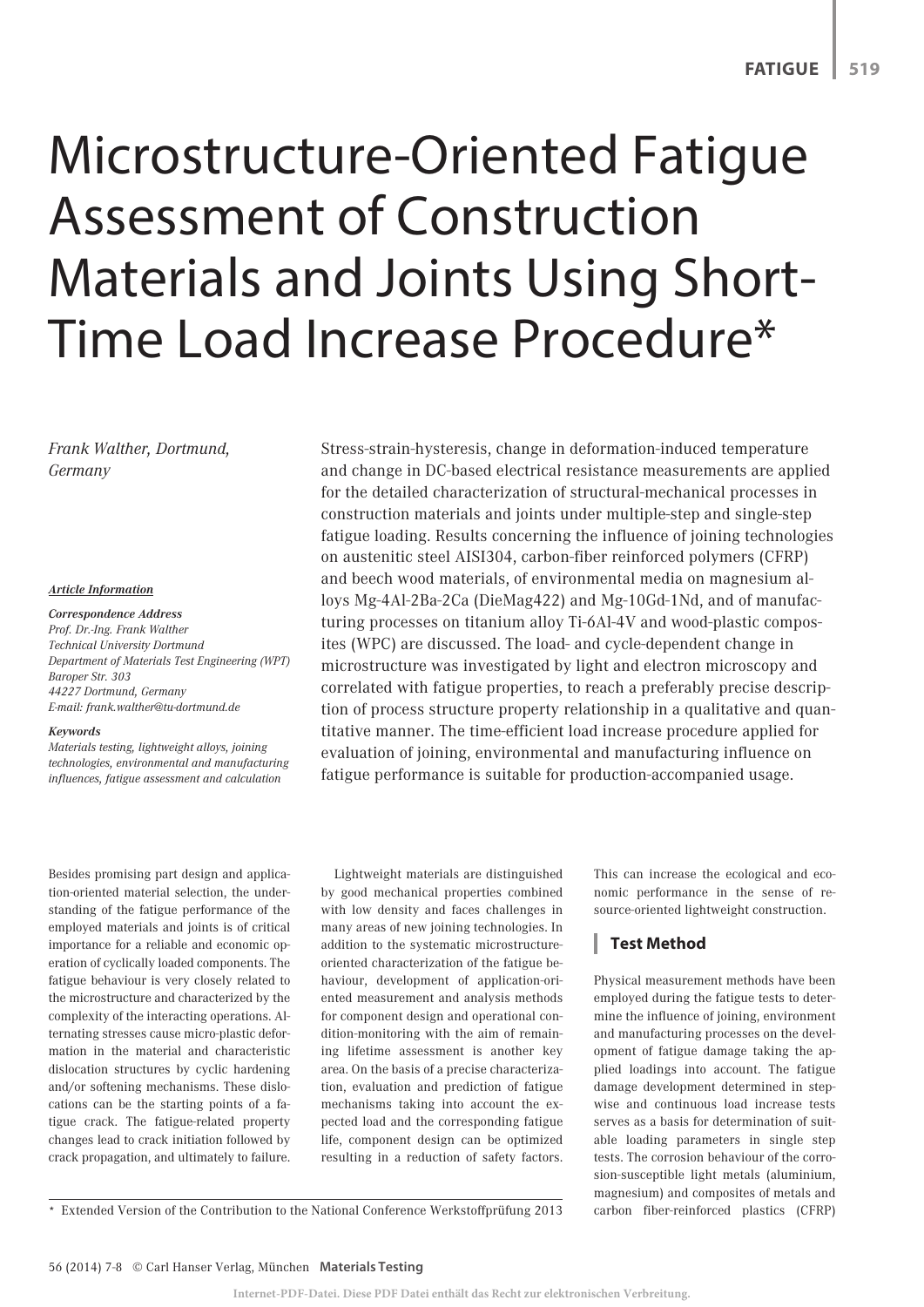was characterized using electrochemical test systems. The results portray the qualitative and quantitative influence of manufacturing parameters as well as corrosive conditions on the fatigue properties.

Changes in the mechanical material behaviour under cyclic loading are usually described by means of the plastic strain amplitude [1, 2] which is plotted as a function of the number of cycles in cyclic deformation curves. In addition, the change in deformation-induced temperature [3-5] and the change in DC-based electrical resistance [6- 9] during the tests have been determined with high accuracy. Besides the geometry the electrical resistance depends on the resistivity which varies with the plastic forming processes due to increased defect density, i. e., micro-cracks, pores. The measurands based on microstructural changes in the material volume are directly related to the current fatigue state. Thus, temperature and resistance measurement methods can be applied for condition monitoring of components and for non-destructive early detection of the damage state of the component in inspection intervals to ensure optimized structural integrity [10-14].

 $F_a$ direct *Figure 1. Experimental*  current *setup of clamped*  resistance  $\Delta R = \Delta p \cdot L/A$ <br>extensometer  $\epsilon$  $\begin{array}{c}\nT_1 \\
T_2 \\
T_3\n\end{array}$ *specimen with applied*   $T_3 - 0.5(T_1 + T_2)$ *sensors for fatigue tests*  hermocounles *in servo-hydraulic testing*  alectr. *system, a) Photograph, b) Schematic illustration*  F.  $\sigma_{\rm a}$  $\alpha$  $\sigma_{\text{after}}$  $\sigma_{\scriptscriptstyle a}$  $\sigma_{\rm a, e\, \rm gJT}$  $\sigma_{\scriptscriptstyle{\text{a,star}}}$ ᠩ material response:  $\epsilon_{\text{max}}$ ,  $\Delta T$  and  $\Delta R$  $a)$  $\sigma_{\text{a,1}}^{\sigma}$  $\sigma$  $d\sigma/dN$  $\sigma_{\rm a}$  $\sigma_{_{\rm 0,0\,(LIT)}}$  $\sigma_{\text{a,star}}$ ਨ N material response:  $\epsilon_{\text{on}}$ ,  $\Delta T$  and  $\Delta R$ b)

*Figure 2. Tests with corresponding material responses as basis for determination of characteristic values, a) stepwise load increase, b) continuous load increase* 

A representative experimental setup with a round specimen mounted in a servohydraulic testing system with applied measurement sensors is illustrated in Figure 1a as photograph and corresponding schematic drawing in Figure 1b.

Stepwise and continuous load increase tests [10-13] were carried out to determine damage and fracture inducing loadings as well as parameter identification for microstructure-correlated single step tests in short time.

In Figure 2 two types of short time load increase tests are illustrated schematically including corresponding material responses. In Figure 2a, the stress amplitude starts at quasi-damage-free level  $\sigma_{a, start}$  and is stepwisely increased by  $\Delta\sigma$ <sub>a</sub> each  $\Delta N$  cycles until failure. In Figure 2b, the stress amplitude is continuously increased from  $\sigma_{\text{a start}}$ by slope  $d\sigma_{a}/dN$  until failure. For both cases of load increase procedure the corresponding material response based on physical measurement techniques, i. e., plastic strain amplitude  $\varepsilon_{a,p}$ , change in temperature ΔT and change in electrical resistance ΔR, are plotted as cycle- and load-dependent development. The endurance limit  $\sigma_{a,e\,\text{(LIT)}}$  can be estimated by the determination of the transition from zero values to significantly increasing material response values and the failure stress amplitude  $\sigma_{\text{a,f (LIT)}}$  can be determined as the last loading amplitude at the end of the load increase test (LIT) [11, 14].

One test in load increase mode gives comprehensive information about the cyclic properties and fatigue performance of a material, a material condition, fastenings and joining parameters and processes which have been experimentally validated in single step tests in the high-cycle fatigue (HCF) range up to  $2 \times 10^6$  or  $10^7$  load cycles. Due to time- and cost-efficient advantages, the rapid fatigue performance identification method based on combined load increase and few single step tests is suitable for production-accompanied testing in the sense of property-optimized manufacturing of components.

## **Results**

Brazed Joints of Austenitic Stainless Steel AISI 304 and Brazing Alloy BNi-2. Figure 3a represents the results of a stresscontrolled stepwise load increase test carried out with a load ratio of  $R = 0.1$  at frequency f = 10 Hz for brazing joint AISI 304/ BNi-2. The maximum stress was increased from  $\sigma_{\text{max,start}}$  = 100 MPa each  $\Delta N$  = 10<sup>4</sup> cy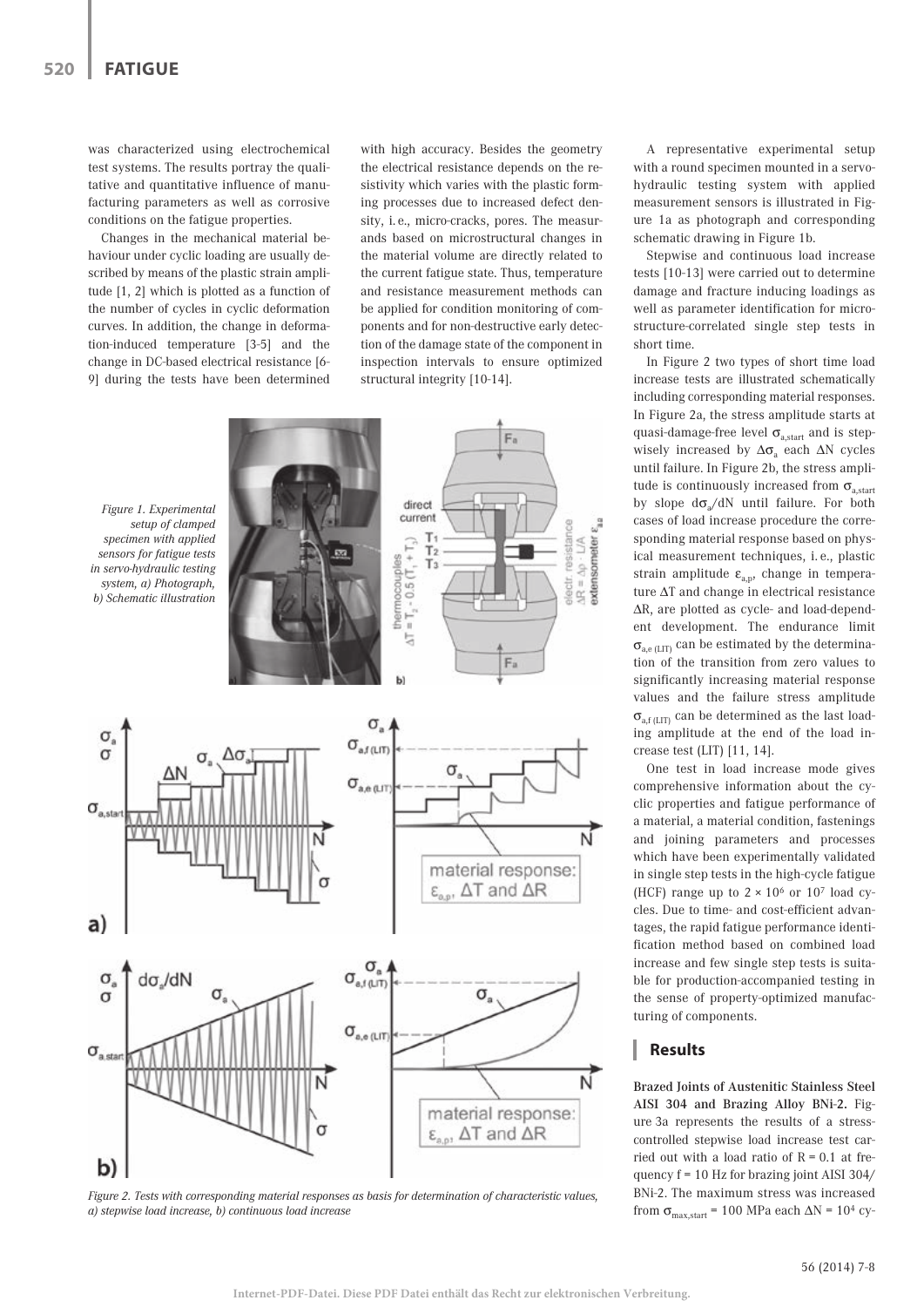cles by  $\Delta\sigma_{\text{max}}$  = 10 MPa. The ordinate on the left hand side shows the maximum stress  $\sigma_{\text{max}}$  as well as the stress amplitude  $\sigma_{\alpha}$ . At the load ratio R = 0.1 the relation applies to  $\sigma_a = 0.45 \times \sigma_{max} = 4.5 \times \sigma_{min}$  between the stress amplitude, the maximum stress and the minimum stress. The plastic strain amplitude  $\boldsymbol{\epsilon}_{\mathbf{a},\mathbf{p}}$  was measured with an extensometer of gauge length  $L_0 = 10$  mm, the change in temperature ΔT with thermocouples fixed in the middle of gauge length of specimen at the brazing seam, and the change in electrical resistance at the transition from gauge length to shafts of specimen [11, 14].

The life-cycle-dependent change in plastic strain amplitude  $(\epsilon_{a,p}N)$  and change in electrical resistance (ΔR-N) are shown as a function of loading amplitudes  $\sigma_{\text{max}}$  and  $\sigma_{\text{a}}$ , respectively, and number of load cycles N from  $0.5 \times 10^4$  onwards. The failure of the brazed AISI 304/BNi-2 joint occurs at  $\sigma_{\text{max}}$  = 230 MPa, where the plastic strain amplitude  $\varepsilon_{a,p}$  gives an indication only in the last few load cycles. The plotted change in electrical resistance ΔR gives a clearly observable indication of changing fatigue state and impending failure from  $\sigma_{\text{max}}$  = 190 MPa onwards. The  $\Delta R$  change increases to 2  $\mu\Omega$ at load level  $\sigma_{\text{max}}$  = 230 MPa, before the final macro-crack propagation increases it exponentially. These information gained by change in electrical resistance measurement could be used for the evaluation of fatigue processes and damage development in brazed joints. Only by combination of novel measurement and testing techniques, in this case high-accuracy DCbased resistance measurements in stepwise load increase tests, the foundation of reliable condition monitoring and structural integrity of fatigue-loaded brazed parts can be guaranteed.

Plotting the change in resistance  $\Delta R$  as<br>
nction of the change in temperature  $\Delta T$  for<br>
iir of values of defined load levels of an-<br>
her stepwise load increase test (Figure 3b)<br>
veals interesting features. After an ini function of the change in temperature ΔT for pair of values of defined load levels of another stepwise load increase test (Figure 3b) reveals interesting features. After an initial approximately linear relation between ΔT and ΔR, the change in electrical resistance changes to exponential increase within the last load levels towards the end of the test. Based on ΔR the critical damage and the failure can be precisely characterized and predicted, since several fatigue mechanisms and defects are integrally included.

Figure 3c shows a cross-section of the brazing joint AISI 304/BNi-2 which was etched for 30 s in a cold etchant for highalloy steels. Along the brazing seam, an accumulation of dark areas as well as an infil-



*Figure 3. Test results for the AISI 304/BNi-2 brazing joints, a) stepwise load increase test with loading and material reaction values, b) correlation of deformation-induced changes in resistance and temperature, c) microstructural cross-section* 



*Figure 4. a) Schematic illustration of blind rivet nut compound, b) schematic illustration of stepwise load increase test with measurement of change in displacement, c) change in displacement force amplitude measurement for different plant forces of a CFRP stainless steel compound, d) microstructural cross-section of a CFRP aluminium compound after corrosion treatment*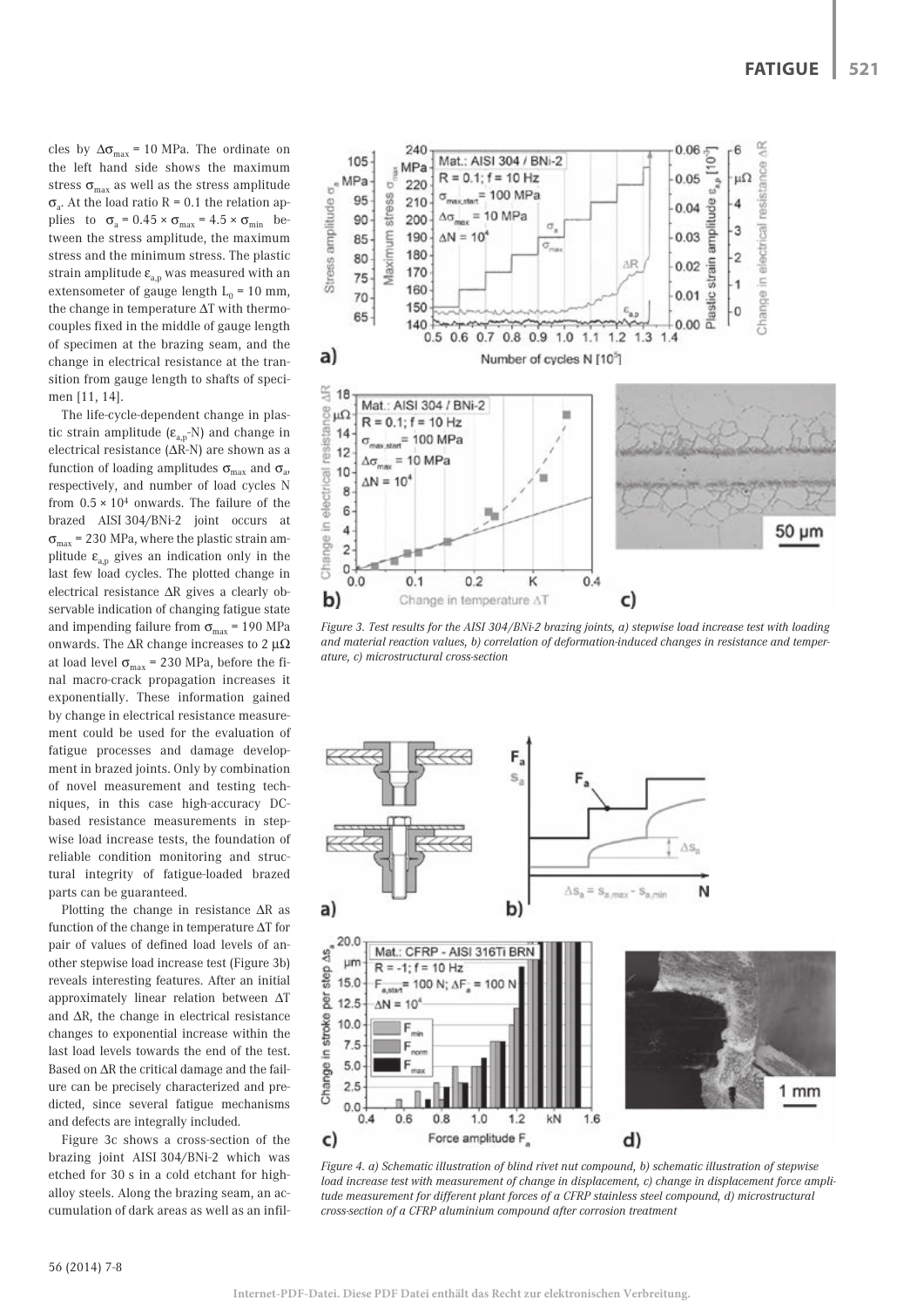tration of the grain boundaries with components of the brazing alloy can be observed. No brittle phase exists at the centre of the brazing seam.

Fastening of Carbon Fiber-Reinforced Polymer (CFRP) Sheets with Metallic Blind Rivet Nuts. With the objective of ensuring reliable and reproducible production technology, the influence of manufacturing parameters has been studied on the fatigue and corrosion behaviour of CFRP metal fastenings. Figure 4a represents the schematic of the fastening consisting of carbon fiber reinforced polymer (CFRP) sheet material with integrated metallic blind rivet nut (BRN). Blind rivet nuts are used to connect multiple CFRP fabrics and the joining of other components by bolting, so additional components such as coarse thread bolts are no longer required. The influence of plant force, applied for joining of the fastenings, on the fatigue behaviour of the fastening was investigated. Based on pull-out and torsion tests, the process window was confined to the plant force of minimum (min), maximum (max), and normal (norm).

In force-controlled stepwise load increase tests with load ratio  $R = -1$  and frequency  $f = 10$  Hz, the force amplitude starting from  $F_{a, start} = 100$  N was increased by  $\Delta F_a$  = 100 N in each step after  $\Delta N$  = 10<sup>4</sup> load cycles until failure. The development of displacement amplitude  $s_a$  as a material response to the force amplitude  $F_a$  was recorded throughout the load cycles (Figure 4b), and evaluated taking into account the load steps as well as plant force (Figure 4c), in order to develop a relationship between plant force and fatigue behaviour.

At constant force amplitude, change in displacement amplitude  $\Delta s$ <sub>a</sub> was interpreted as a signal of damage in the CFRPmetal fastening. The plot of the change in displacement per step as a function of plant force shows that initial damage as well as damage development depends upon the level of plant force. The specimens with minimum plant force show initial damage at  $F_a = 600$  N, whereas those with maximum plant force at 700 N. The best results were achieved with a normal plant force where the initial damage was detected earliest at  $F_a = 800$  N. By further increasing force amplitude, a comparable exponential damage accumulation is observed, suggesting that this development is almost independent of the load level leading to initial damage caused by plant force.

During project progression, the corrosion behaviour of the material combinations CFRP aluminium and CFRP steel was investigated using electrochemical testing procedure – potentiodynamic polarization and immersion [15, 16]. While aluminium blind rivet nuts have high susceptibility to corrosion (Figure 4d), the corrosion resistance is understandably improved by applying stainless steel blind rivet nuts with CFRP sheet material.

Newly Developed Magnesium Alloy DieMag422 (Mg-4Al-2Ba-2Ca). The newly developed magnesium alloy DieMag422 contains nominally 4 wt.-% aluminium, 2 wt.-% barium and 2 wt.-% calcium. Scanning electron microscope (SEM) images (Figure 5a,



*Figure 5. Results for the magnesium alloy DieMag422, a) microstructure in initial state (left) and after corrosion treatment (right), b) estimated endurance limit and determined failure stress amplitudes in continuous load increase tests as function of corrosion state, c) cyclic deformation curves based on change in deformation-induced temperature measurements in singe step tests, d) model-based correlation between fatigue and corrosion values*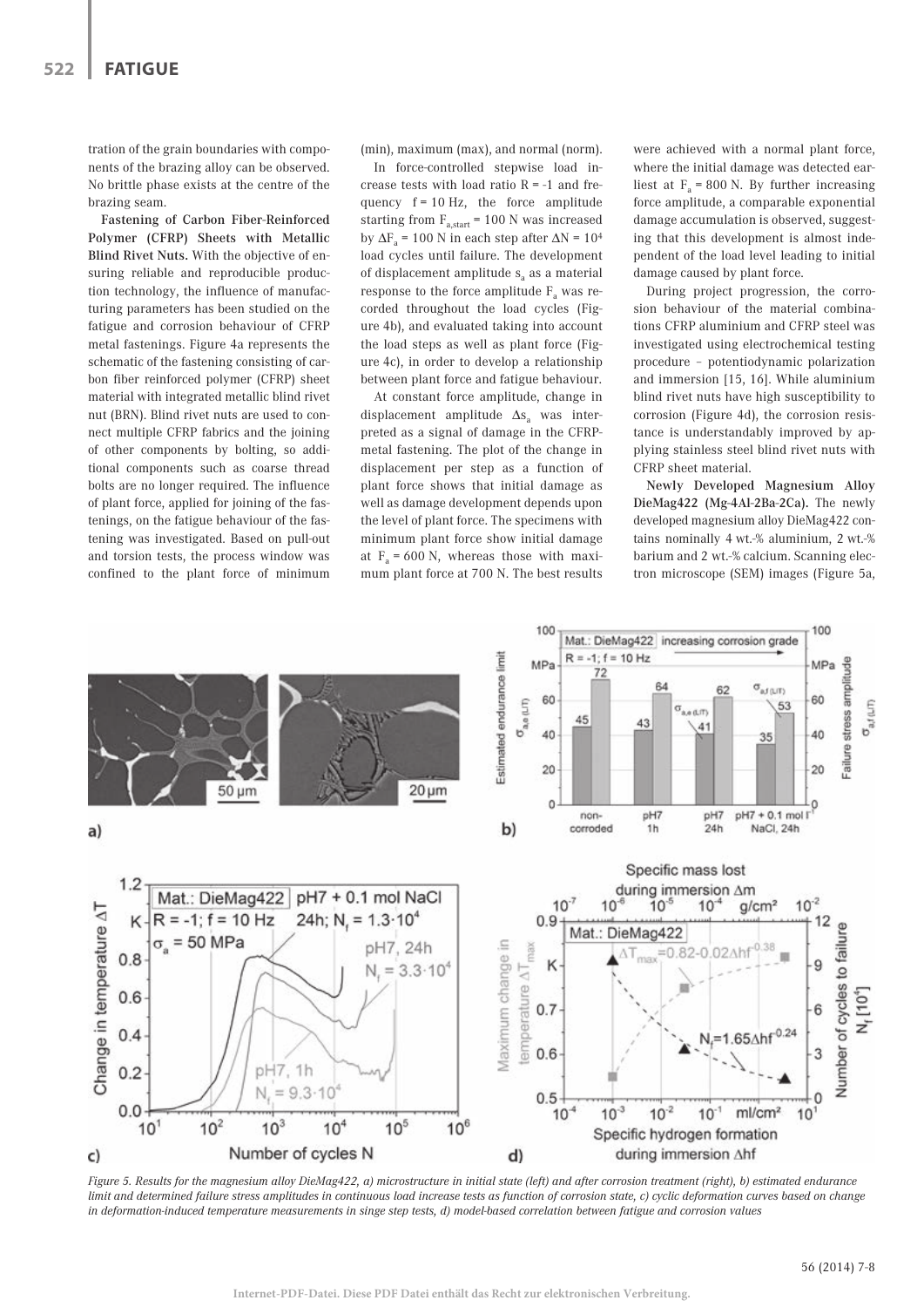left) and EDX studies show that the grain boundaries of the primary  $\alpha$ -Mg phase separates a compact Ba-rich phase (area fraction approx. 5.0 %) and a lamellar Ca-rich phase (area fraction approx. 10.8 %). Potentiodynamic polarization measurements show a selective corrosive attack between the α-Mg phase and the lamellar Ca-rich phase (Figure 5a, right) [15, 16].

Endurance limit at  $2 \times 10^6$  cycles was estimated based on the material reactions plastic strain amplitude  $\varepsilon_{a,p}$ , change in deformation-induced temperature ΔT and change in electrical resistance ΔR measured in continuous load increase tests with a starting stress amplitude of  $\sigma_{a, start}$  = 10 MPa and a cycle dependent stress amplitude increase of  $d\sigma_a/dN = 8 \text{ MPa}/10^4$  at load ratio  $R = -1$  and frequency  $f = 10$  Hz. Figure 5b shows the estimated endurance limit  $\sigma_{a,e(LIT)}$  (left y-axis) and the fracture-inducing stress amplitude  $\sigma_{\text{a-f(LT)}}$  (right yaxis) for the base material (non-corroded) and the investigated corrosion conditions pH7 for 1 hour, pH7 for 24 hours, and  $pH7 + 0.1$  mol  $l<sup>-1</sup>$  NaCl for 24 hours.

For estimation of the endurance limit in load increase tests, the progression of the material response values was approximated asymptotically referring to the determination of the corrosion current density on the basis of anodic and cathodic branches by means of Tafel lines [11, 15, 16]. The estimated endurance limit  $\sigma_{\text{a.e (LIT)}}$ decreased from 45 MPa in non-corroded state to 43 MPa after 1 hour in pH7. After 24 h in 0.1 mol l<sup>-1</sup> NaCl solution it decreases about 22 % to 35 MPa. The fractureinducing stress amplitude  $\sigma_{\text{a,f (LIT)}}$  shows a

similar tendency with increasing corrosion grade. After 1 h in pH7 it decreases from 72 MPa about 11 % to 64 MPa. In 0.1 mol l-1 NaCl solution it decreases about 26 % to 53 MPa. The quotient between estimated endurance limit  $\sigma_{a,e(LIT)}$  and failure stress amplitude  $\sigma_{\text{a.f (LIT)}}$  is about 66 % for all corrosion conditions.

Subsequently, the stress amplitude  $\sigma$ <sub>a</sub> = 50 MPa was selected for investigating the comparative influence of the corrosion grades on the cyclic deformation behaviour and the lifetime in single step tests with load ratio R = -1 (Figure 5c).  $ΔT-N$  curves show a pronounced cyclic softening and hardening behaviour after an initial incubation period with ΔT nearby zero values. In comparison to the fatigue life at minimum corrosion level (1 h in pH7), the strongest corrosion level (24 h in  $pH7 + 0.1$  mol  $l<sup>-1</sup>$ NaCl) shows an 86 % decrease resulting in a lifetime of  $N_f = 1.3 \times 10^4$  cycles, where a maximum ΔT increase of 0.8 K was observed. Increasing corrosion level results in increasing deformation values and in decreasing fatigue life.

In Figure 5d the qualitative relation between the characteristic fatigue and corrosion values is presented and quantitatively described in terms of understanding the basic structure property relationship for corrosion influence on fatigue performance of DieMag422 (Mg-4Al-2Ba-2Ca). For this purpose, the maximum change in temperature  $\Delta T_{\text{max}}$  and the number of cycles to failure N<sub>f</sub> determined in the single step tests (Figure 5c) are plotted as functions of the immersion test parameters specific mass loss Δm and specific hydrogen formation Δhf, respectively. Both characteristic values, Δm and Δhf, represent the corrosion state. With increasing corrosion degree the maximum temperature change increases according to  $\Delta T_{\text{max}}$  = 0.82 - 0.02 $\Delta h f^{0.38}$  and the fatigue life decreases according to  $N_f = 1.65 \Delta h f^{0.24}$ .

Magnesium Stent Tubules of Mg-10Gd-1Nd in Simulated Body Fluid (SBF). Biodegradable magnesium stents are increasingly used in medical applications because of dissolving in human body and not requiring surgical removal. For material selection and design of stents, accurate knowledge of their fatigue behaviour in corrosive media, as close as possible to human blood, is essential. In this context, magnesium stent tubules made of Mg-10Gd-1Nd were investigated for their cyclic behaviour in air and serum similar to body fluid. Single step tests were carried out on a micro magnetic fatigue testing system with a maximum force of 500 N. For fatigue tests in corrosive environment, a special miniature corrosion chamber was self-developed and integrated to the fatigue testing system (Figure 6a).

Figure 6b shows the Woehler curves representing the results of single step fatigue tests at load ratio  $R = 0.1$  and frequency f = 20 Hz conducted in air at ambient temperature and in SBF environment at 37 °C body temperature. It is evident that in a corrosive atmosphere the stent tubules have a significant decrease in the sustainable maximum stress  $\sigma_{\text{max}}$  and fatigue life  $\mathrm{N}_\mathrm{f}$  respectively. In air the maximum stress  $\sigma_{\text{max}}$  = 110 MPa ( $\sigma_{\text{a}}$  ≈ 50 MPa) can be considered as the fatigue limit at 107 cycles. Due to transition from type I to type II S-N



*Figure 6. Illustrations for the magnesium stent tubule Mg-10Gd-1Nd, a) Experimental setup for corrosion fatigue tests in micro magnetic fatigue testing system, b) Woehler curves for air at ambient temp. and simulated body fluid at 37 °C, c) fracture surface after fatigue loading in simulated body fluid (SBF) with* σ*max = 30 MPa*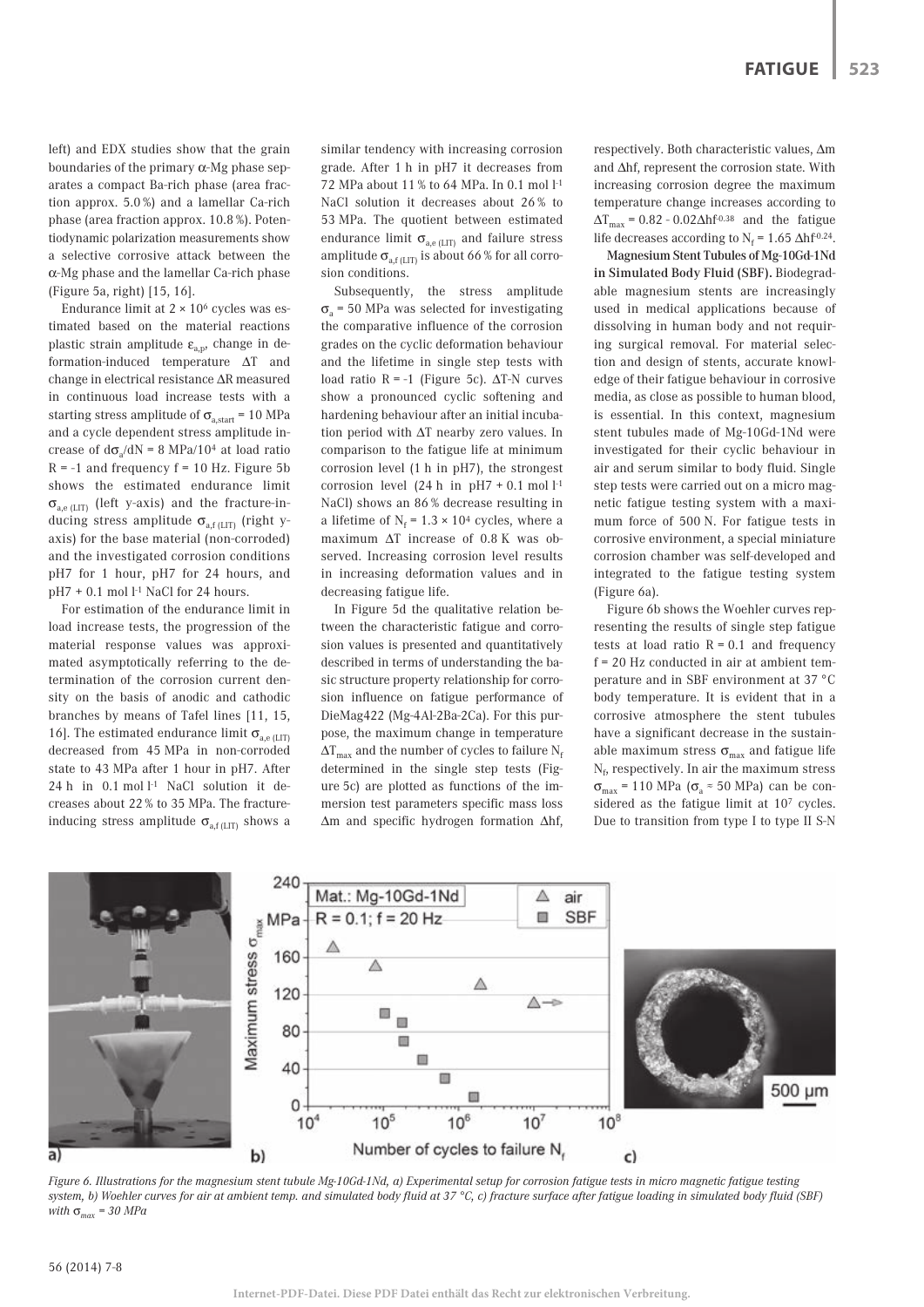

*Figure 7. Test results for titanium alloy Ti-6Al-4V, a) Woehler curves for as-built, polished, and shot-peened specimens manufactured by selective laser melting (SLM), b) crack initiation at inner pores* 

curve, fatigue limit could not be determined in SBF environment even at lowest stresses investigated below 10 MPa. The determined parameters enable to qualify the investigated material in comparison to other biomaterials. Besides, an economical determination of the expected fatigue life in air and corrosive environment can be made.

Figure 6c shows the fracture surface of a stent tubule after a fatigue test in SBF with maximum stress  $\sigma_{\text{max}}$  = 30 MPa.

Selective Laser Melting of Titanium Alloy Ti-6Al-4V. Selective laser melting (SLM) is a novel additive manufacturing technique which uses laser energy for manufacturing in layer-wise pattern [17]. The SLM process offers a competitive advantage for manufacturing of complex and highly customized parts. The resulting quasi-static properties are comparable to those of conventionally manufactured components. The application of SLM compo-

nents under cyclic loading has not yet been realized due to the lack of knowledge of their fatigue performance. However, the advantages of SLM manufacturing could be used for applications in aerospace and medical industry where titanium alloy Ti-6Al-4V is often used.

To investigate the fatigue performance of SLM manufactured Ti-6Al-4V specimens, single step tests were carried out for asbuilt, polished, and shot-peened conditions



*Figure 8. Illustrations for the beech wood tests, a) microstructure in longitudinal (above) and cross-sectional direction (below), b) experimental setup with extensometer (right) and pyrometer (left), c) damage- und fracture-relevant stress amplitudes determined in stepwise load increase test as function of wood fiber direction and for glued joint, d) cyclic deformation curves in single step tests* 

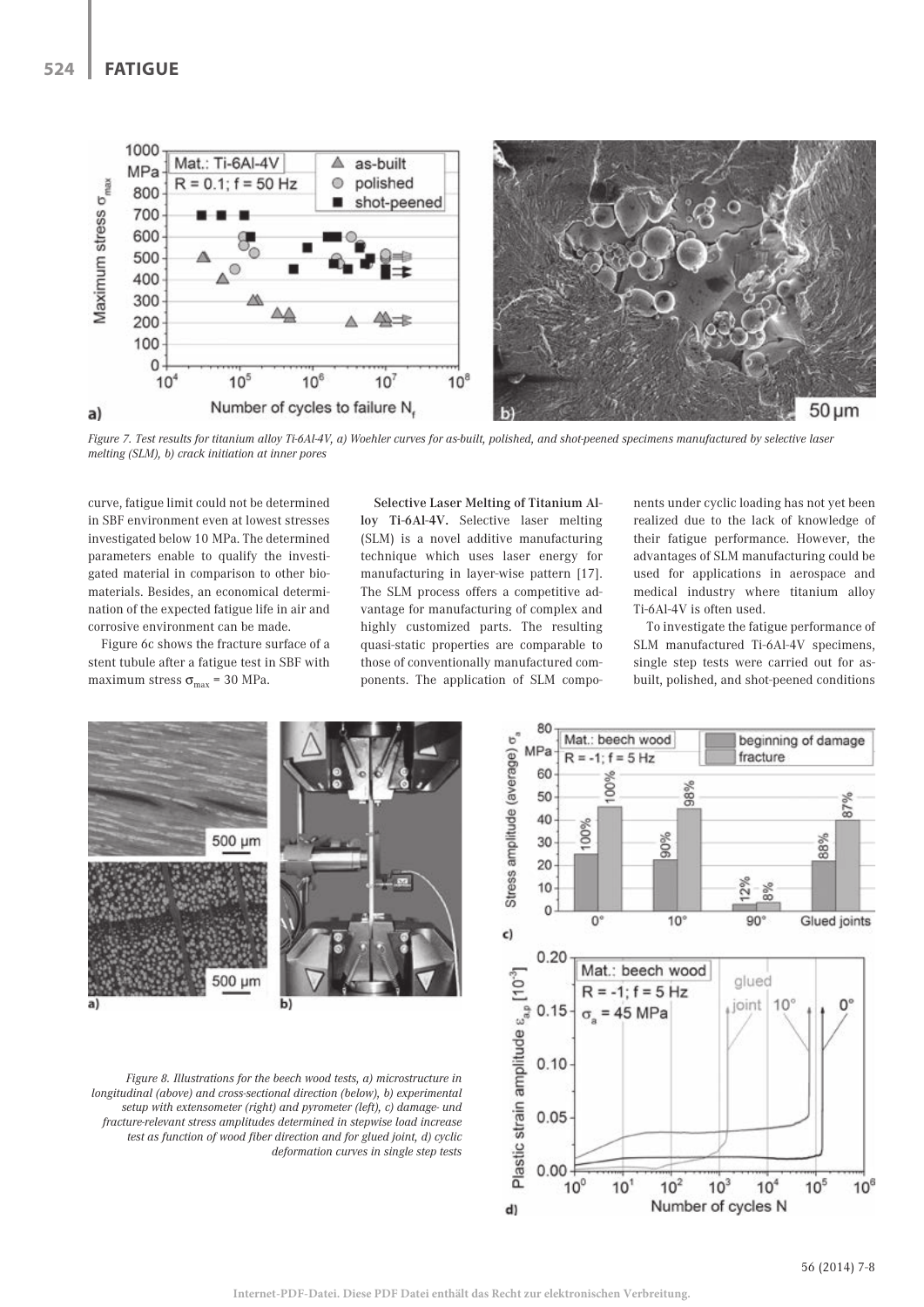at load ratio  $R = 0.1$  and frequency  $f = 50$ Hz. In the Woehler curves (Figure 7a) the as-built specimens of SLM process result in a fatigue life  $\sigma_{\text{max}}$  = 210 MPa, almost 50 % of the fatigue life as compared to the conventionally manufactured alloy. This impaired performance is attributed to the high surface roughness ( $R_a \approx 13 \mu m$ ) resulting from the SLM process. After polishing to  $R_a \approx 0.8 \mu m$ , the fatigue life increased to  $\sigma_{\text{max}}$  = 500 MPa. However, a high scatter in the fatigue life was observed which was attributed to multiple fatigue mechanisms revealed in the fracture analysis. In the specimens which failed after a small number of cycles, crack initiation occurred from inner pores which were found occasionally due to the fact that some powder material remained un-melted during the process (Figure 7b), whereas in the specimens which sustained the same stress until higher life cycles, a surface crack initiation was observed. Shot peening resulted in a slight impairment in the fatigue limit ( $\sigma_{\text{max}}$  = 435 MPa). Shot-peening is found detrimental to fatigue performance which is due to crack initiation from internal pores. Crack initiation occurring from pores of 30-40 microns or larger propagated very fast resulting in early failure.

Fiber Direction and Adhesive Bonding of Beech Wood Material. The determination of the fatigue behaviour of wood-based materials

is relatively complex due to anisotropic properties. Beech wood is characterized by different fiber structures in longitudinal and crosssectional directions as shown in Figure 8a.

After exceeding a material-dependent limit, cyclic loadings cause damage accumulating and leading to failure of the material. Stepwise load increase tests were carried out at load ratio  $R = -1$  and frequency f = 5 Hz. The fatigue loading was started from a quasi-damage-free stress amplitude  $\sigma_{\text{a start}}$  = 2.5 MPa and was stepwisely increased by  $\Delta\sigma$ <sub>a</sub> = 2.5 MPa each  $\Delta N$  = 10<sup>4</sup> load cycles until failure. The material response was measured in terms of strain and temperature changes, yielding an indication of the initial damage and a prediction of the (remaining) lifetime. Since the fixation of thermocouples with adhesive tapes and adhesives bonded to the sample surface affects the fatigue results distinctly, a highly accurate pyrometer was used for these temperature measurements (Figure 8b).

The tests were conducted on flat samples at orientation of 0°, 10° and 90° to the fiber direction, and with Hysol 9492 (integrated with glass balls  $\varnothing$  = 0.4 mm) glued lap joints. Figure 8c presents the load levels initial damage for the fiber directions and for the glued joint which was detected for and the load levels leading to failure in the load increase test. A signifi-



*extensometer and thermocouples, c) endurance limits in single step tests and failure stress amplitudes in load increase tests for indicated materials*

cant decrease in fatigue strength of 90° specimens to 10 % compared to fatigue strength of 0° and 10° specimens is visible. The cyclic strength of the glued joint is about 10 % less than those determined in 0° fiber direction. These results were also verified in single step tests carried out at a stress amplitude  $\sigma_a$  = 45 MPa (Figure 8d).

The cyclic deformation behaviour, plotted in form of  $\varepsilon_{a,p}$ -N curves, is characterized by cyclic softening up to a saturation stage followed by secondary cyclic softening until failure. An increase in the stress amplitude from 45.0 MPa to 47.5 MPa leads to a reduction in fatigue life of about 70 % to 80 % [18].

Wood Polymer Composites (WPC). Owing to their good specific strength, wood and wood composite materials are in high focus, whereby wood polymer composites (WPC) play an important role. They possess good weather resistance compared to wood and have good formability characteristics like plastics. The fatigue behaviour of two types of WPC, 25 % PE matrix (Type A in Figure 9a, left) and 50 % PVC matrix (Type B in Figure 9a, right), have been investigated using load increase and single step tests. The results were compared to that of wood (beech, spruce) and vulcanized fiber [19], which serves as reference material in the range of technical plastics.

For the fatigue tests at load ratio  $R = -1$ and frequency  $f = 5$  Hz the specimens were instrumented with a mechanical extensometer for plastic strain measurements and thermocouples for change in temperature measurements (Figure 9b). The load increase tests were started at  $\sigma_{\text{a.start}}$  = 2.5 MPa with a stepwisely increase of  $\Delta\sigma$ <sub>a</sub> = 2.5 MPa each  $\Delta N = 10^4$  cycles. The single step tests were stopped at  $N_{\text{limit, SST}}$  = 2 × 10<sup>6</sup> cycles.

In Figure 9c the endurance limit determined in single step tests (SST)  $\sigma_{\text{a-e}}$  (SST) as left columns and the failure stress amplitude determined in stepwise load increase tests  $\sigma_{\text{a,f (LIT)}}$  as right columns are plotted for the investigated wood and wood composite materials besides vulcanized fiber. Although the fatigue strength of vulcanized fiber is comparable to that of beech wood, spruce wood as well as both WPC types show a fatigue strength of about 20 % to 40 % for  $N_{\text{limit}} = 2 \times 10^6$  cycles.

# **Summary**

Mechanical, thermal and electrical measurement techniques are suitable for systematic microstructure-oriented fatigue assessment of metallic, polymer- and wood-based materials and joints under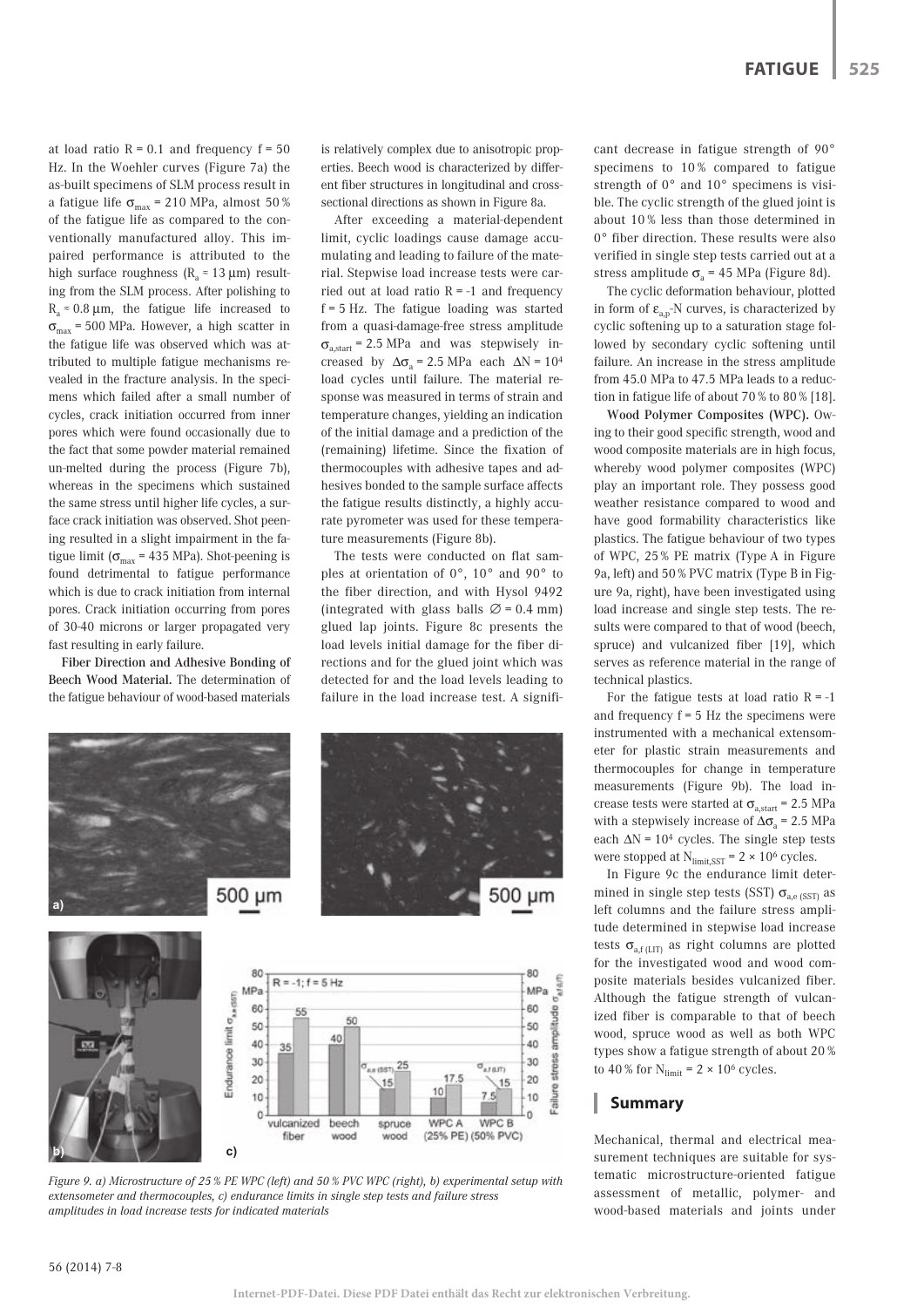multiple step and single step loading for the evaluation of the impact of joining technologies, environmental influences, and manufacturing processes. Plastic strain amplitude, deformation-induced change in specimen temperature and change in defect density leading to change in the resistivity measurements of the specimen can be effectively used.

Metrologically equipped stepwise and continuous load increase tests provide extensive information about the cyclic properties of investigated materials and fastenings using a small number of specimens in very short time. The rapid fatigue performance identification method based on load increase procedure can be applied for verifying the fatigue strength as a function of joining, environmental and manufacturing parameters in the context of in-process quality control. Due to time- and cost-efficient application it is very attractive for enterprises with the objective of a sufficient understanding of basic process structure property relationships, leading to a property-oriented production of tailored components with high fatigue resistance.

In addition to the applied mechanical, thermal and DC-based electrical measurement techniques, further magnetic and acoustic sensors are used in further research projects in the context of condition or structural health monitoring. Therefore, resistivity measurements based on AC current, Barkhausen noise and high frequency impulse (mechanical vibration) measurements are applied for structural integrity purposes, i. e., to improve the operational reliability of wind energy plants.

# **Acknowledgement**

The author would like to thank the participating public funding institutions and industrial companies for their financial support of the projects, and project partners and colleagues for their excellent cooperation.

## **References**

- 1 J. D. Morrow: Cyclic plastic strain energy and fatigue of metals, Internal Friction, Damping, and Cyclic Plasticity, 67th Annual Meeting ASTM, STP 378 (1964), pp. 45-87 DOI:10.1520/STP43764S
- 2 P. Lukáš, M. Klesnil: Cyclic stress-strain response and fatigue life in metals in low amplitude region, Materials Science and Engineering 11 (1973), pp. 345-356 DOI:10.1016/0025-5416(73)90125-0
- 3 H. Harig, E. Frank: Thermometry a method of short term fatigue testing, Wire 31 (1981), No. 5, pp. 227-231

# **Abstract**

Mikrostrukturbasierte Bewertung der Ermüdungsfestigkeit von Konstruktionswerkstoffen und Verbindungen mittels Kurzzeit-Laststeigerungsverfahren. Zur detaillierten Charakterisierung der unter Ermüdungsbeanspruchung auftretenden strukturmechanischen Prozesse wurden Messungen der Spannungs-Dehnungs-Hysterese, der verformungsinduzierten Temperaturänderung und der elektrischen Widerstandsänderung in mehrstufigen und einstufigen Untersuchungen angewendet. Ergebnisse des Einflusses der Verbindungstechnologie auf austenitischen Stahl X5CrNi18-10, kohlenstofffaserverstärkte Kunststoffe (CFK) und Buchenholzwerkstoffe, des Umgebungsmediums auf die Magnesiumlegierungen Mg-Al4-Ba2-Ca2 (DieMag422) und Mg-Gd10-Nd1 sowie des Herstellungsverfahrens auf die Titanlegierung Ti-Al6-V4 und auf Holz-Kunststoff-Verbundwerkstoffe (WPC) werden hier diskutiert. Die beanspruchungs- und lastspielzahlabhängige Veränderung der Mikrostruktur wurde licht- und elektronenmikroskopisch untersucht und mit den Ermüdungseigenschaften korreliert, um eine möglichst präzise qualitative und quantitative Beschreibung der Prozess-Struktureigenschafts-Beziehung zu erzielen. Das zeiteffiziente Laststeigerungsverfahren ist für den produktionsbegleitenden Einsatz zur Beurteilung von Verbindungstechnologien, Umgebungsmedien und Herstellungsverfahren auf die Ermüdungseigenschaften sehr gut geeignet.

- 4 K. F. Stärk: Temperaturmessung an schwingend beanspruchten Werkstoffen, Zeitschrift für Werkstofftechnik 13 (1982), pp. 333-338 DOI:10.1002/mawe.19820131003
- 5 G. Meneghetti: Analysis of the fatigue strength of a stainless steel based on the energy dissipation, International Journal of Fatigue 29 (2007), pp. 81-94 DOI:10.1016/j.ijfatigue.2006.02.043
- 6 J. H. Constable, C. Sahay: Electrical resistance as an indicator of fatigue, IEEE Transaction on Components, Hybrids, and Manufacturing Technology 15 (1992), No. 6, pp. 1138-1145 DOI:10.1109/33.206940
- 7 M. Kocer, F. Sachslehner, M. Müller, E. Schafler, M. J. Zehetbauer: Measurement of dislocation density by residual electrical resistivity, Materials Science Forum 210-213 (1996), pp. 133-140
- DOI:10.4028/www.scientific.net/MSF.210-213.133 8 D. D. L. Chung: Structural health monitoring by electrical resistance measurement, Smart Materials and Structures 10 (2001), pp. 624-636 DOI:10.1088/0964-1726/10/4/305
- 9 B. Sun, Y. Guo: High-cycle fatigue damage measurement based on electrical resistance change considering variable electrical resistivity and uneven damage, International Journal of Fatigue 26 (2004), pp. 457-462 DOI:10.1016/j.ijfatigue.2003.10.004
- 10 D. Dengel, H. Harig: Vergleich verschiedener Laststeigerungsverfahren zur Abschätzung

der Dauerfestigkeit von Stahl, Materialprüfung 22 (1980), No. 3, pp. 120-130

- 11 F. Walther, D. Eifler: Cyclic deformation behaviour of steels and light-metal alloys, Materials Science and Engineering A 468-470 (2007), pp. 259-266 DOI:10.1016/j.msea.2006.06.146
- 12 F. Walther, D. Eifler: Fatigue life calculation of SAE 1050 and SAE 1065 steel under random loading, International Journal of Fatigue 29 (2007), No. 9-11, pp. 1885-1892 DOI:10.1016/j.ijfatigue.2007.01.005
- 13 F. Walther: Physikalische Messverfahren zur mikrostrukturbasierten Charakterisierung des Ermüdungsverhaltens und zur Lebensdauerberechnung metallischer Werkstoffe, D. Eifler (Ed.): Werkstoffkundliche Berichte, Vol. 19 (2008), pp. 1-180
- 14 M. Manka, L. Wojarski, W. Tillmann, G. Frieling, S. Myslicki, F. Walther: Fatigue behaviour of brazed AISI 304 joints using Aufillers, Proc. of Loet 2013 - 10th Int. Conf. on Brazing, High Temperature Brazing and Diffusion Bonding, Aachen, DVS-Bericht Vol. 293 (2013), pp. 232-236
- 15 M. Klein, P. Wittke, H. Dieringa, F. Walther: Influence of corrosion on fatigue properties of new creep-resistant magnesium alloy DieMag422, Proc. of the 7th International Conference on Low Cycle Fatigue (2013), pp. 319-324
- 16 P. Wittke, M. Klein, F. Walther: Chemischmechanische Charakterisierung der kriech-